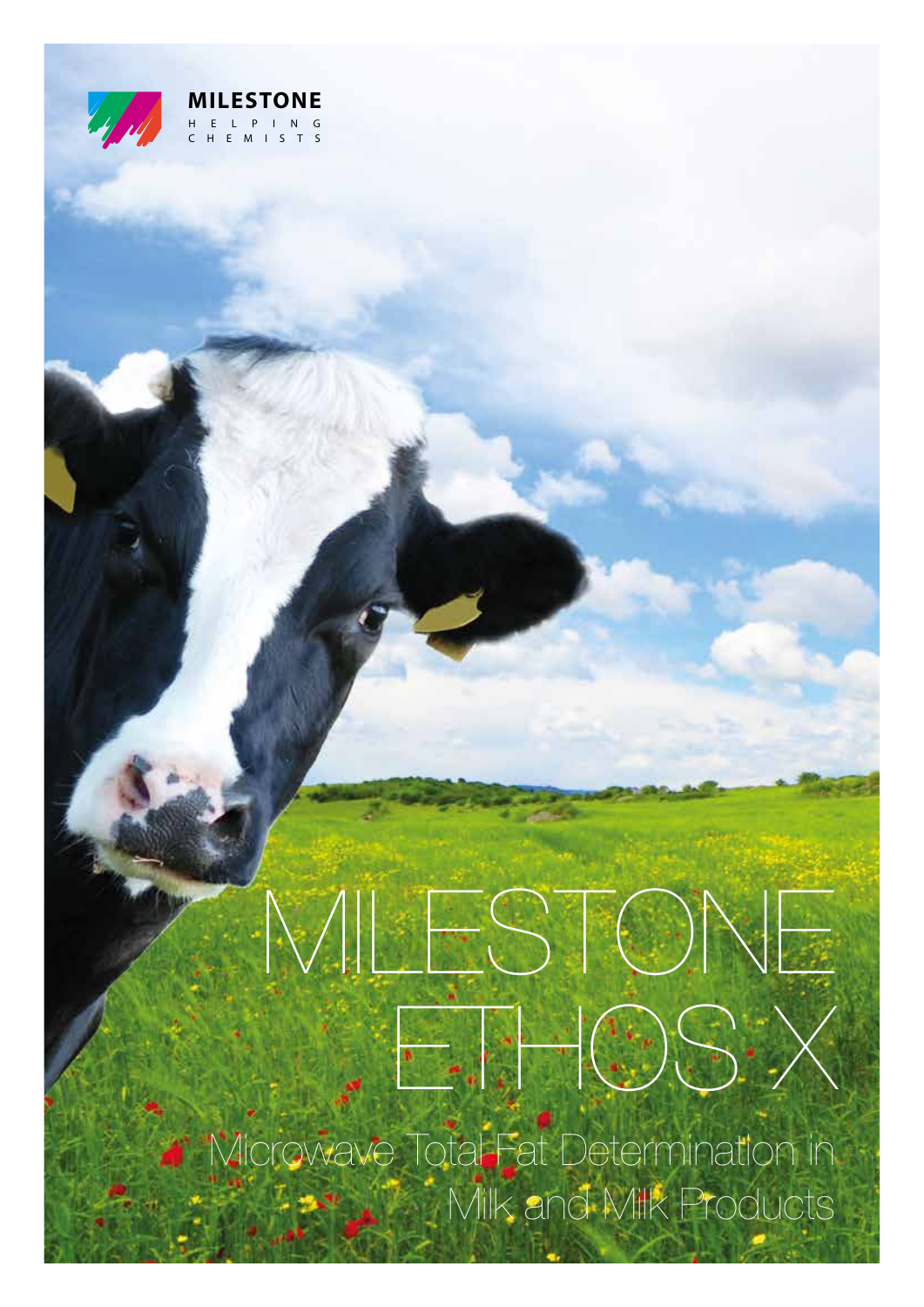

ETHOS X for Total Fat Determination in Milk and Milk Products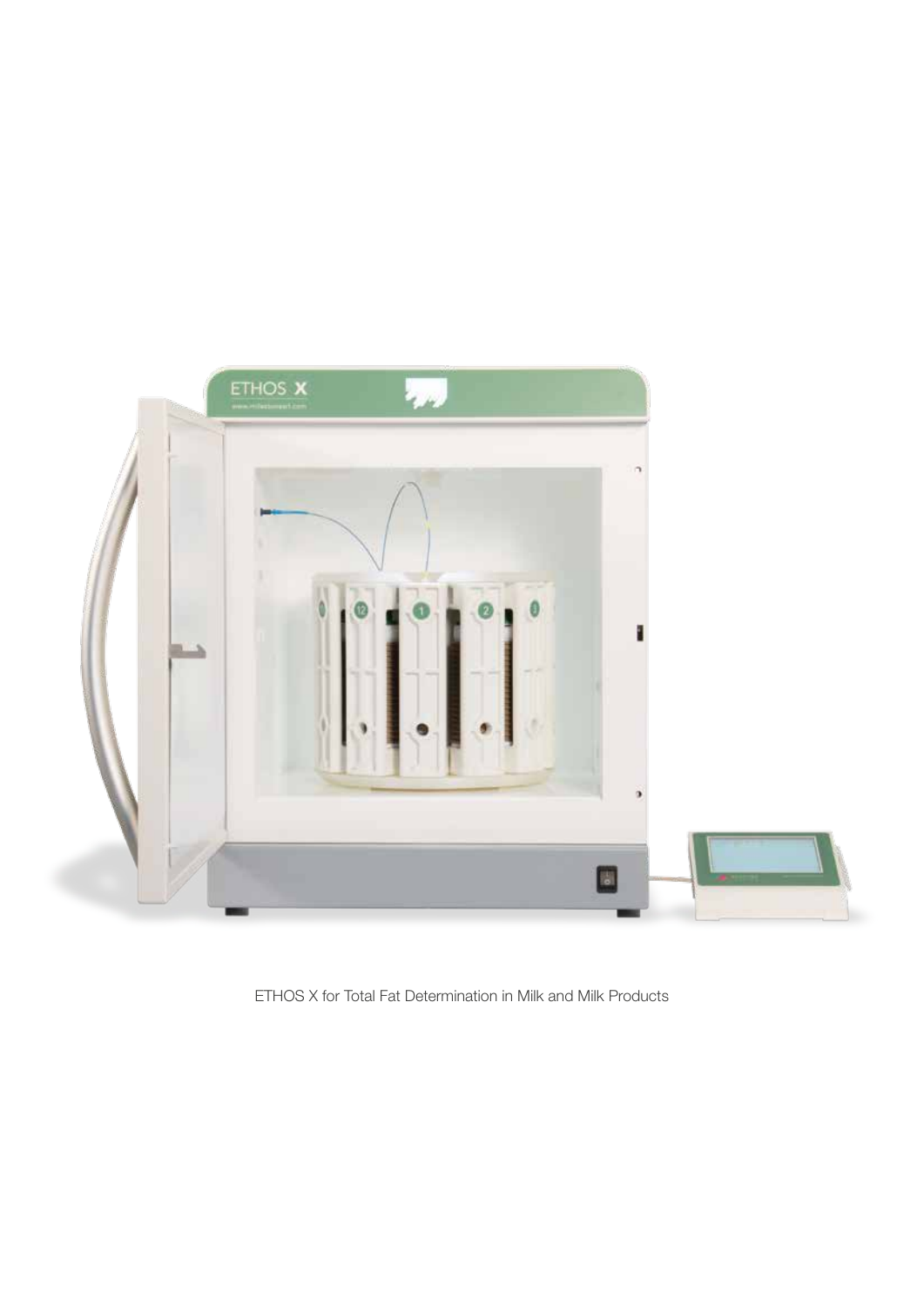## MILESTONE

HELPING CHEMISTS – Milestone has been active since 1988 in the field of microwave sample preparation. With over 20000 instruments installed worldwide, we are the acknowledged industry leader in microwave technology. Milestone vision is to help chemists by providing the most technologically advanced instrumentation for research and quality control. Our products offer a wide range of applications, such as microwave acid digestion, solvent extraction, synthesis and ashing. Furthermore we manufacture products for acid purification and direct mercury determination in solid, liquid and gas samples. We offer our customers the highest level of application support, building up over the years a relationship based on trust and responsibility.

#### ETHOS X Microwave Total Fat Determination in Milk and Milk Products

The traditional fat extraction methods are very labour intensive and time-consuming. Large amounts of solvents are required to remove fat from the sample matrix, resulting in very high running costs. As an example, conventional fat extraction of pretreated cheese usually requires 3 hours and over 100 mL of solvent per sample. Therefore, the standard fat extraction methods are not time- and cost efficient. Furthermore they expose laboratory technicians to dangerous solvents.

To overcome these limitations, Milestone has developed a fast yet accurate microwave-based technology which allows the chemist to carry out the simultaneous total fat determination in 12 milk and milk products samples in just 90 minutes, with equivalent results of those obtained with reference methods. The main advantages of this technology include:

- One basis method for most milk and milk products
- Hydrolysis and extraction in one step
- High sample throughput, 12 total fat determinations in 90 minutes
- Large sample amount, up to 10 gram
- Green method, just 25 mL of solvent required
- The fat obtained can be used for fatty acid analysis
- Reproducible and fully documented
- Safe working conditions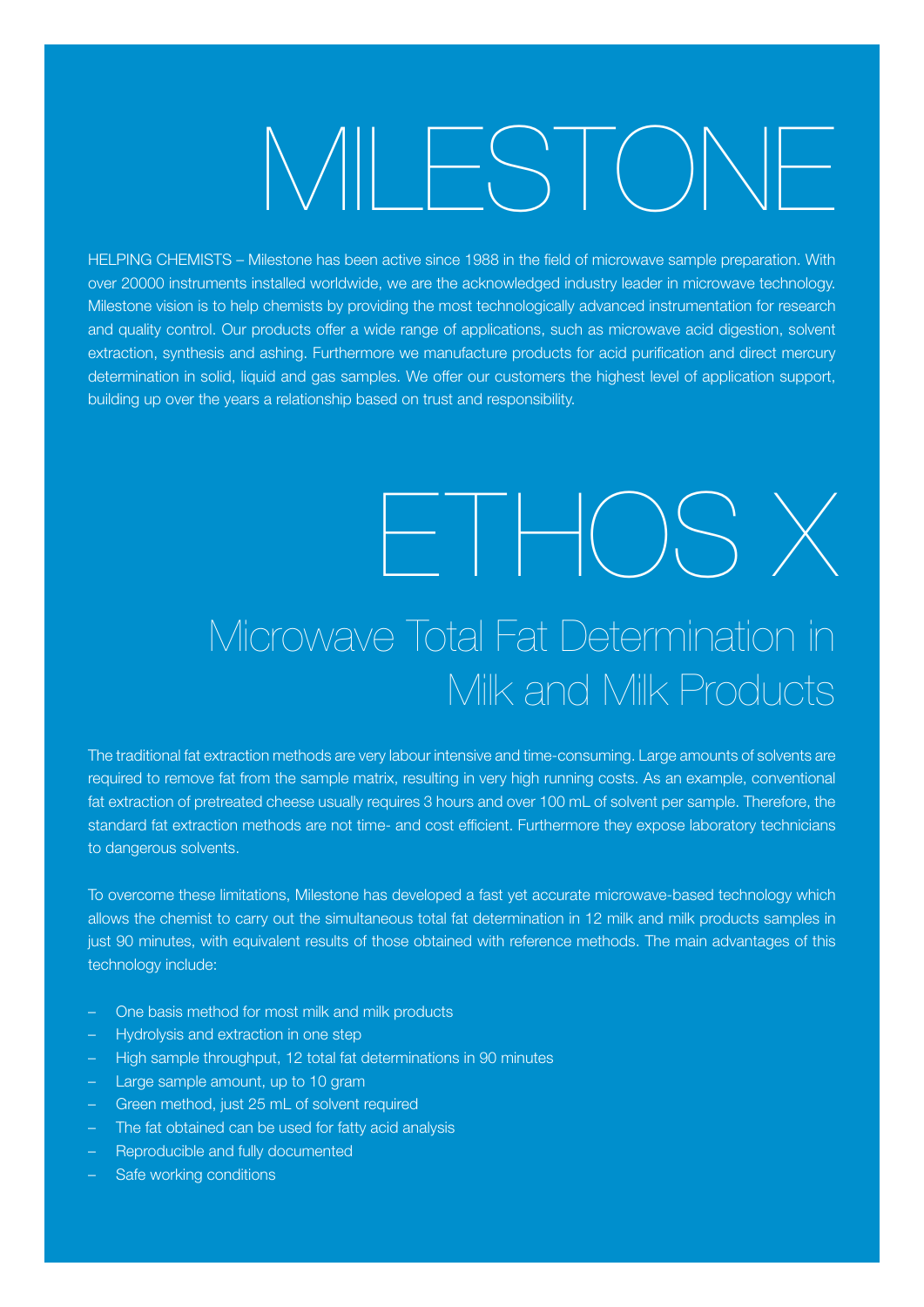#### ETHOS X ETHOS X

 $ZL - MS$ 

www.milestonesrl.com

MICROWAVE HARDWARE - The new Milestone ETHOS X microwave cavity has a volume in excess of 70 liters, by far the largest currently available. With an installed power of 1900 Watt, the ETHOS X is the most powerful microwave platform system available for extraction. A rotating diffuser evenly distributes the microwaves throughout the cavity. A high definition digital camera allows the chemist to monitor the progress of the extraction whilst fully protected by the all-stainless steel door of the instrument. Should there be a sudden over-pressurization of the cavity, the door slightly opens for rapid and safe pressure release and the microwave power is instantaneously cut off. A magnetic stirrer is built-in in the ETHOS X system. It is designed to ensure vigorous stirring of the solutions in all vessels. Finally, the ETHOS X actually acts as a fume hood, as it incorporates a powerful exhaust system.

USER INTERFACE - The new Milestone ETHOS X is equipped with the most advanced yet easy to use reaction temperature and pressure sensors for complete quality control of the extraction conditions. It is controlled via a compact terminal with an easy-to-read, bright, full-color, touchscreen display. The terminal runs a completely new user-friendly, icon-driven, multi-language software to provide easy control of the microwave run. All extraction parameters can be modified "on-the-fly", thus assuring the highest flexibility of operation.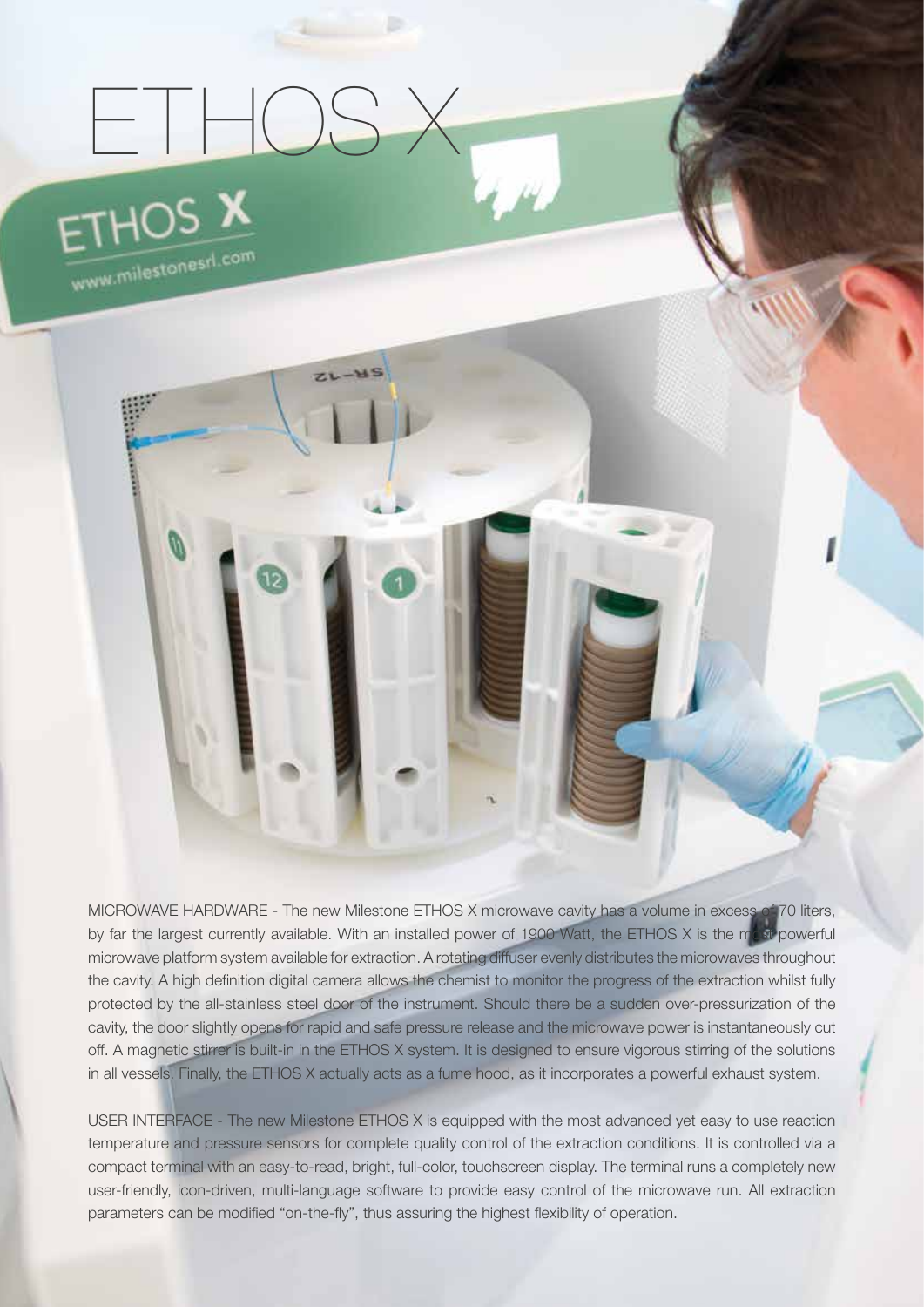#### A NEW METH

The ETHOS X determines total fat in milk and milk products as a result of two working steps.

In the first step sample hydrolysis and extraction take place simultaneously at relatively elevated temperature and pressure conditions.

In the second step a known aliquot of the solvent with the extracted fat is evaporated allowing the chemist to weigh and measure the fat content.

HYDROLYSIS AND EXTRACTION - Up to 12 samples can be analyzed simultaneously, with a typical sample amount up to 10 gram. 10 mL of diluted acid and 25 mL of solvent are used for most matrices.

The combined hydrolysis and extraction process takes place at 125°C and requires approximately 50 minutes or less.

Temperature is monitored and controlled in each and every vessel by using a unique combination of fiber optic and infrared temperature sensors.

The ETHOS X built-in magnetic stirrer assures an even heating and temperature uniformity in all vessels, as well as intensive mixing between the aqueous and the solvent phases.

SOLVENT EVAPORATION - A measured aliquot of the solvent with the extracted fat is evaporated in disposable cups, located in a dedicated rotor, in just 15 minutes.

The evaporation process takes place under controlled temperature and vacuum conditions, to avoid the thermal degradation of the fat content.

At the completion of the evaporation, the fat content is immediately weighed on a balance which is directly interfaced with the ETHOS X, taking advantage of the extremely short cooling time of the disposable cups.

The instrument operating software automatically calculates the fat content and all the statistics associated with the analysis of the 12 samples analyzed.



110 °C 110 °C)

**م**<br>5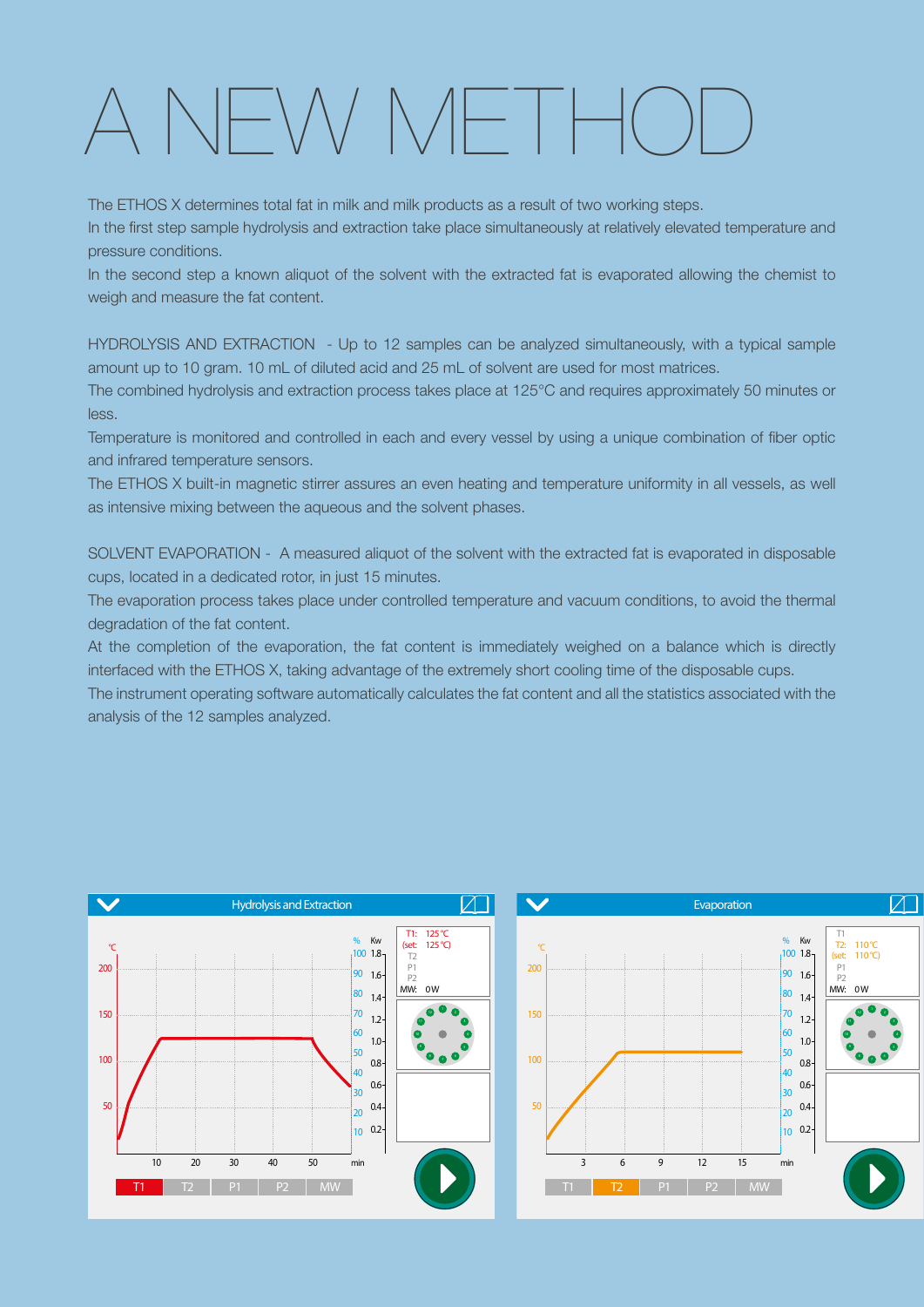

Left: typical combined hydrolysis and extraction temperature profile. Acid: diluted sulfuric acid or diluted hydrochloric acid. Solvent: cycle-hexane or petroleum ether.

Right: typical evaporation temperature profile.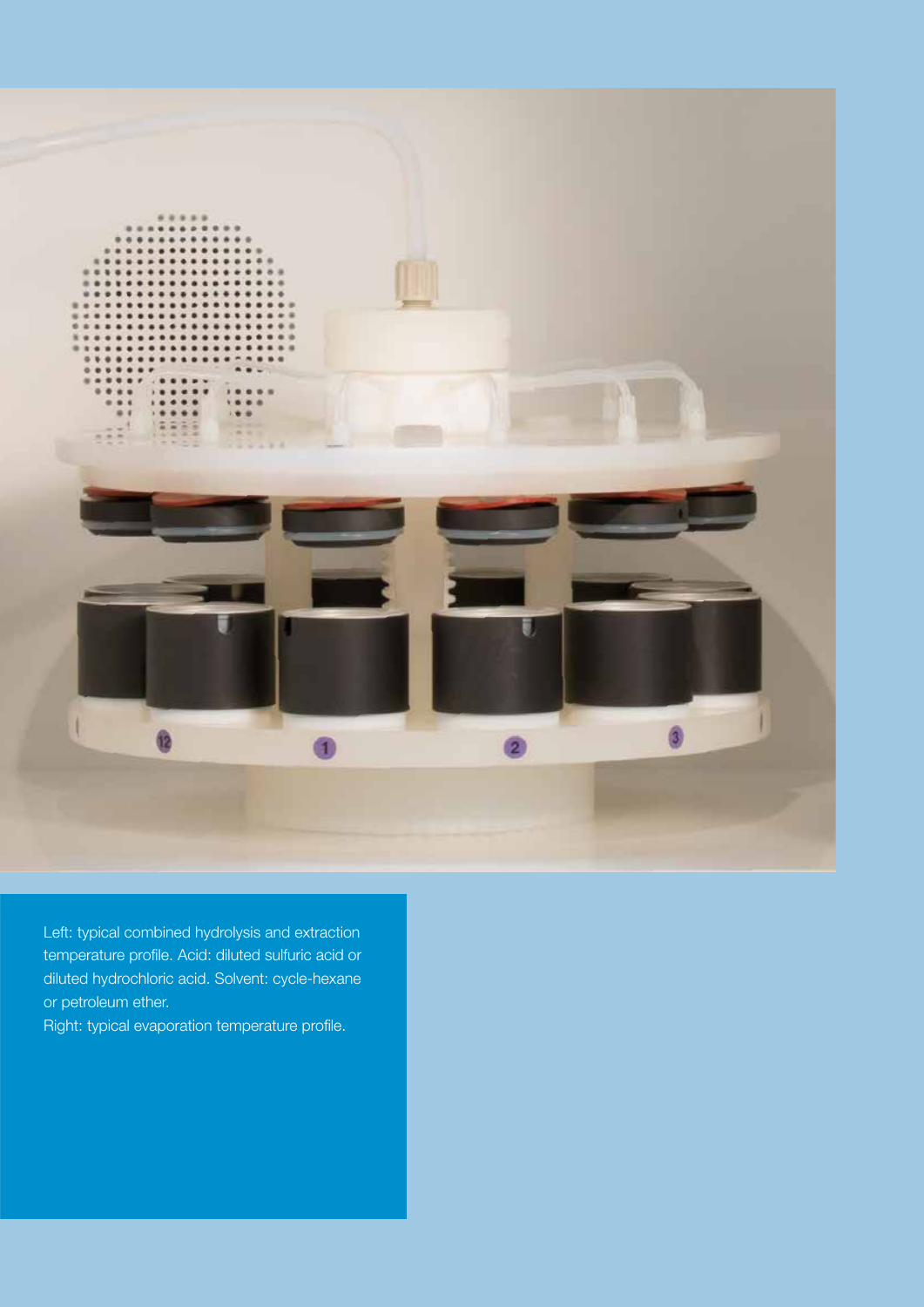## REORMANCE